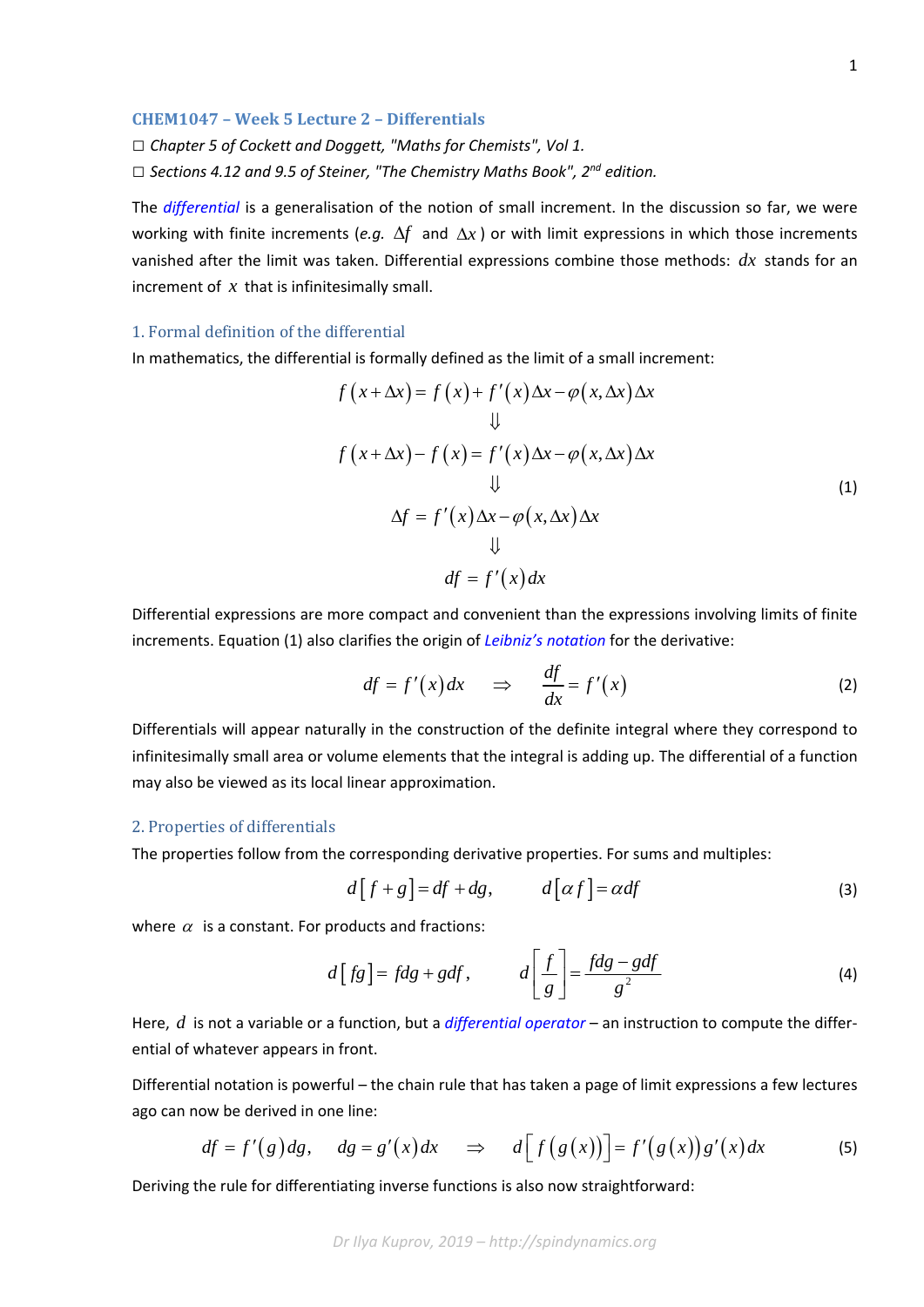$$
y = f(x) \Rightarrow \frac{dy}{dx} = f'(x)
$$
  

$$
x = f^{-1}(y) \Rightarrow \frac{dx}{dy} = \left(\frac{dy}{dx}\right)^{-1} = \frac{1}{f'(x)} = \frac{1}{f'(f^{-1}(y))}
$$
(6)

2

**Example 1**: calculate the differential of  $\exp(-x^2/2)$ . **Solution:** from the definition in Equation (2)

$$
d\left[\exp(-x^2/2)\right] = \exp(-x^2/2)d(-x^2/2) = -x\exp(-x^2/2)dx
$$

**Example 2**: if  $df/dx = \cos x$  and  $x = t^3$ , derive the expression for  $df/dt$ .

**Solution**: we can calculate *dx* and replace it

$$
dx = 3t^2 dt
$$
  $\Rightarrow$   $\frac{df}{dx} = \frac{df}{3t^2 dt} = \cos(t^3)$   $\Rightarrow$   $\frac{df}{dt} = 3t^2 \cos(t^3)$ 

**Example 3**: given that  $y = a \sin(x)$ , calculate  $dx/dy$ .

**Solution:** we can use the fact that  $dx/dy$  can be interpreted as a ratio of the two differentials

$$
y = a \sin(x) \implies \frac{dy}{dx} = a \cos(x) \implies \frac{dx}{dy} = \frac{1}{a \cos(x)}
$$

$$
\frac{dx}{dy} = \frac{1}{a\sqrt{1 - \sin^2(x)}} = \frac{1}{a\sqrt{1 - y^2/a^2}} = \frac{1}{\sqrt{a^2 - y^2}}
$$

## 3. Differentials of multivariate functions

Multivariate functions change value if any of their arguments changes. The expression for the differential of a multivariate function therefore is:

$$
df(x, y, z,...) = \frac{\partial f}{\partial x} dx + \frac{\partial f}{\partial y} dy + \frac{\partial f}{\partial z} dz + ...
$$
 (7)

A subtle point here is that not every expression of the form

$$
[\ldots]dx + [\ldots]dy + [\ldots]dz + \ldots \tag{8}
$$

is a differential of a well‐behaved function because mixed second derivatives must be equal, *e.g.*:

$$
\frac{\partial^2 f}{\partial x \partial y} = \frac{\partial^2 f}{\partial y \partial x}
$$
 (9)

A differential that satisfies this property is called an *exact differential*. Such differentials are important in thermodynamics because their integrals are path‐independent. To find out if a particular expression is an exact differential, one must compare mixed second derivatives, for example: